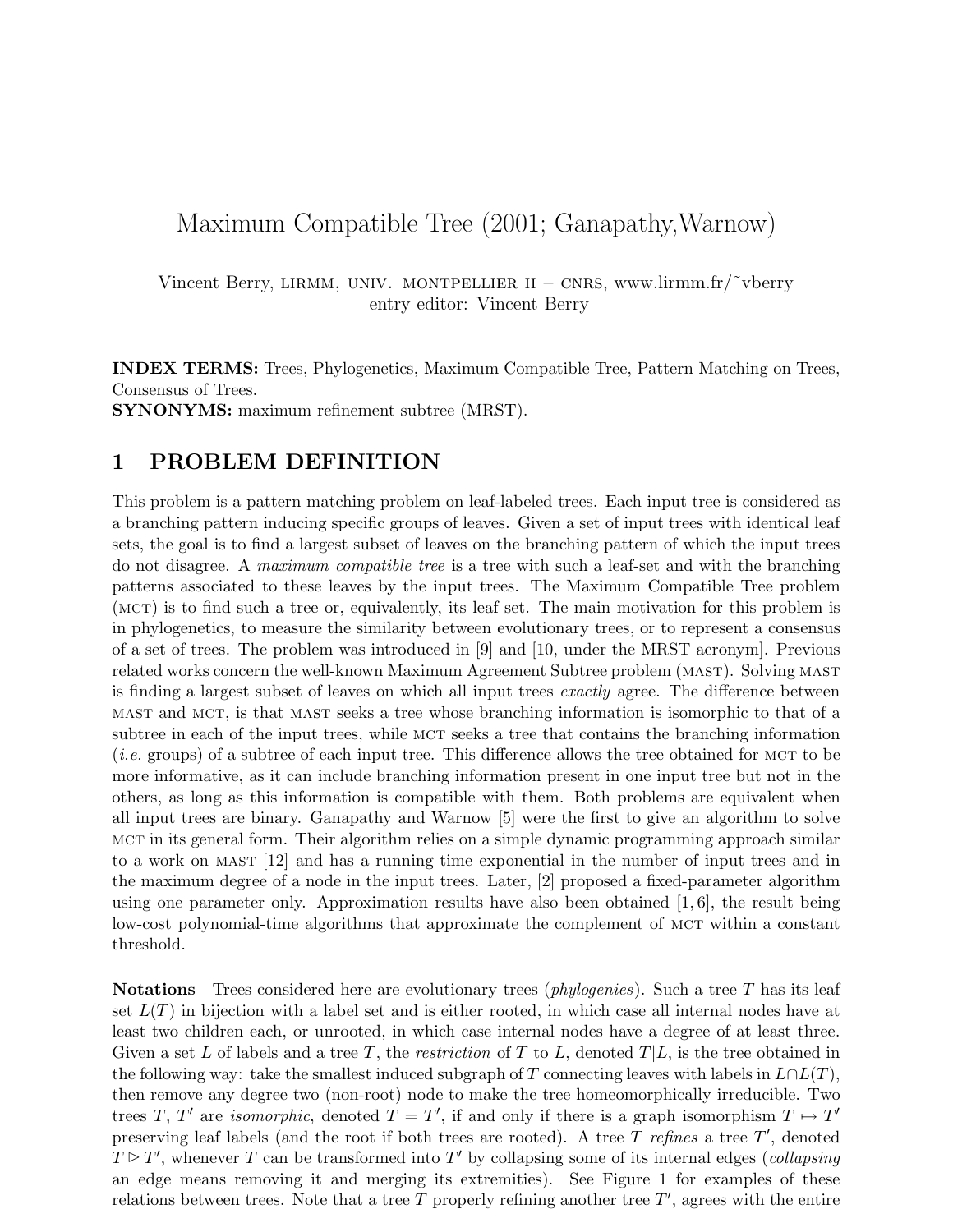

Figure 1: Three unrooted trees. A tree T, a tree T' such that  $T' = T | \{a, c, e\} \rangle$  and a tree T'' such that  $T'' \trianglerighteq T$ .

evolutionary history of  $T'$ , while containing additional information absent from  $T'$ : at least one high degree node of  $T'$  is replaced in  $T$  by several nodes of lesser degree, hence  $T$  contains more speciation events than T'. Given a collection  $\mathcal{T} = \{T_1, T_2, \ldots, T_k\}$  of input trees with identical leaf sets L, a tree T with leaves in L is said to be *compatible with* T if and only if  $\forall T_i \in T$ ,  $T \trianglerighteq T_i | L(T)$ . If there is a tree T compatible with T such that  $L(T) = L$ , then the collection T is said to be *compatible*. Knowing whether a collection is compatible is a problem for which lineartime algorithms have been known for a long time  $(e.g. [8])$ . The MAXIMUM COMPATIBLE TREE problem is a natural optimization version of this problem to deal with incompatible collections of trees.

Problem 1 (MAXIMUM COMPATIBLE TREE – MCT). INPUT: A collection  $\mathcal T$  of trees with the same leaf sets. OUTPUT: A tree compatible with  $T$  having the largest number of leaves. Such a tree is denoted  $MCT(\mathcal{T}).$ 

See Figure 2 for an example. Note that  $\forall \mathcal{T}, |MCT(\mathcal{T})| \geq |MAST(\mathcal{T})|$  and that MCT is equivalent to MAST when input trees are binary. Note also that instances of MCT and MAST can have several optimum solutions.



Figure 2: An incompatible collection of two input trees  $\{T_1, T_2\}$  and their maximum compatible tree,  $T = MCT(T_1, T_2)$ . Removing the leaf d renders the input trees compatible, hence  $L(T)$  ${a,b,c,e}.$  Here, T strictly refines  $T_2$  restricted to  $L(T)$ , which is expressed by the fact that a node in  $T_2$  (the blue one) has its child subtrees distributed between several connected nodes of T (blue nodes). Note also that here  $|MCT(T_1,T_2)| > |MAST(T_1,T_2)|$ .

### 2 KEY RESULTS

### Exact algorithms

The MCT problem was shown to be NP-hard on 6 trees in [9], then on 2 trees in [10]. The NPhardness holds as long as one of the input trees is not of bounded degree. For two bounded-degree trees, Hein et al. mention a polynomial-time algorithm based on aligning trees. The work of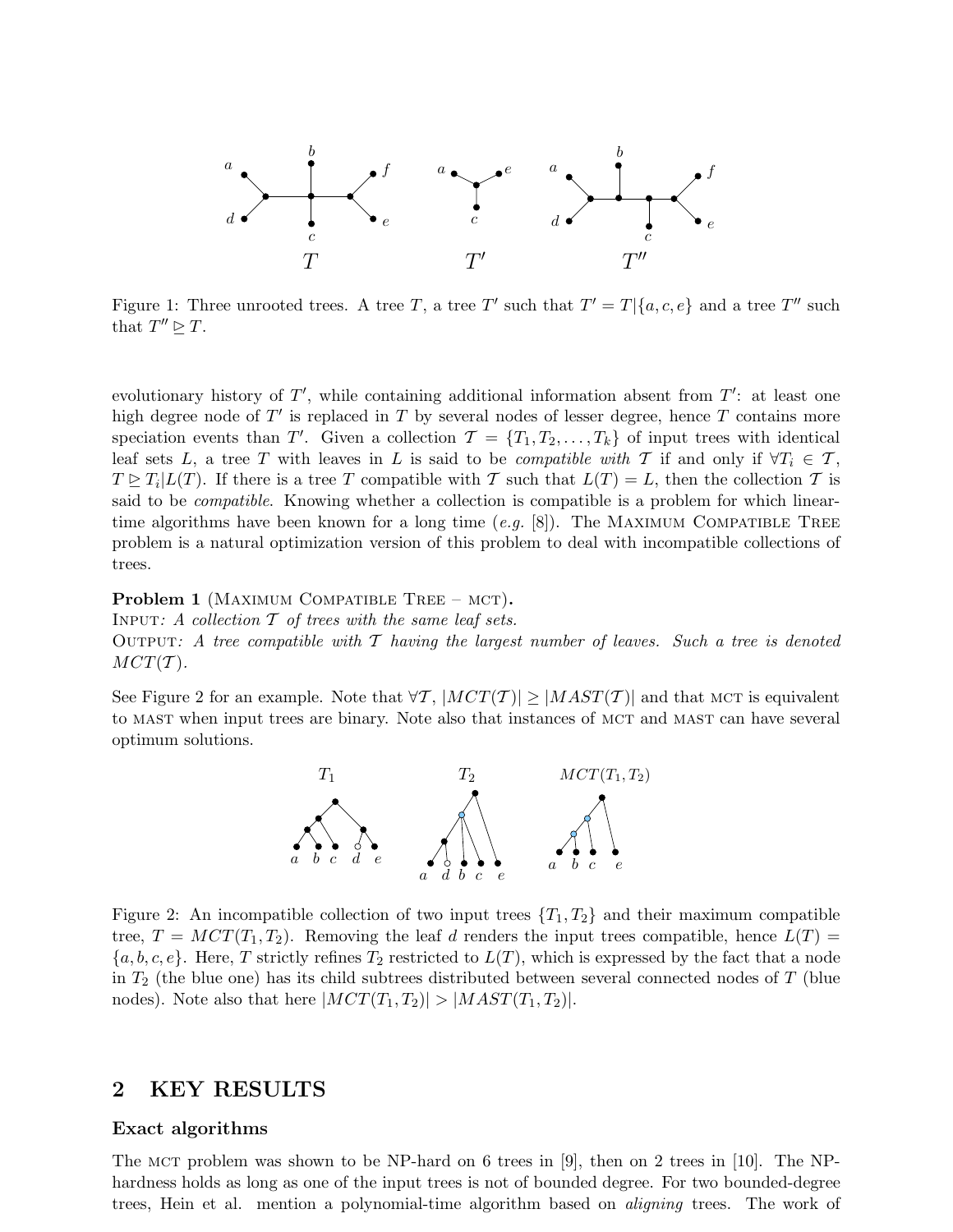Ganapathy and Warnow [5] proposes an exponential algorithm for solving MCT in the general case. Given two trees  $T_1, T_2$ , they show how to compute a binary MCT of any pair of subtrees  $(S_1 \in T_1, S_2 \in T_2)$  by dynamic programming. Subtrees whose root is of high degree are handled by considering every possible partition of the roots's children in two sets. This leads the complexity bound to have a term exponential in  $d$ , the maximum degree of a node in the input trees. When dealing with k input trees, k-tuples of subtrees are considered, and the simultaneous bipartitions of the roots's children for k subtrees are considered. Hence, the complexity bound is also exponential in k.

**Theorem 1.** [5] Let L be a set of n leaves. The MCT problem for a collection of k rooted trees on L in which each tree has degree at most  $d+1$ , can be solved in  $O(2^{2kd} n^k)$  time.

The result easily extends to unrooted trees by considering each of the  $n$  leaves in turn as a possible root for all trees of the collection.

**Theorem 2.** [5] Given a collection of k unrooted trees with degree at most  $d + 1$  on an n-leaf set, the MCT problem can be solved in  $O(2^{2kd}n^{k+1})$ .

Let  $\mathcal T$  be a collection on a leaf-set L, [2] considered the following decision problem, denoted MCT<sub>p</sub>: given T and  $p \in [0, n]$ , does  $|MCT(T)| \ge n - p$ ?

### Theorem 3. [2]

- 1. MCT<sub>p</sub> on rooted trees can be solved in  $O(\min\{3^p k n, 2.27^p + k n^3\})$  time.
- 2. MCT<sub>p</sub> on unrooted trees can be solved in  $O((p+1) \times min\{3^p k n, 2.27^p + k n^3\})$  time.

The  $3^p k n$  term comes from an algorithm that first locates in  $O(kn)$  time a 3-leaf set S on which the input trees conflict, then recursively obtains a maximum compatible tree  $T_1$ , resp.  $T_2$ ,  $T_3$  for each of the three collecions  $\mathcal{T}_1$ , resp.  $\mathcal{T}_2$ ,  $\mathcal{T}_3$  obtained by removing from the input trees a leaf in S, and last returning the  $T_i$  such that  $|T_i|$  is maximum (for  $i \in [1,3]$ ). The  $2.27^p + kn^3$  term comes from an algorithm using a reduction of MCT to 3-HITTING SET. Negative results have been obtained by Guillemot and Nicolas concerning the fixed-parameter tractability of MCT wrt the maximum degree D of the input trees.

#### Theorem 4.  $|7|$

- 1. MCT is  $W[1]$ -hard with respect to D.
- 2. MCT can not be solved in  $O(N^{o(2^{D/2})})$  time unless SNP  $\subseteq$  SE, where N denotes the input length, i.e.  $N = O(kn)$ .

The MCT problem also admits a variant that deals with *supertrees*, *i.e.* trees having different (but overlapping) sets of leaves. The resulting problem is  $W[2]$ -hard with respect to p [3].

#### Approximation algorithms

The idea of locating and then eliminating successively all the conflicts between the input trees has also led to approximation algorithms for the *complement* version of the MCT problem, denoted CMCT. Let L be the leaf set of each tree in an input collection  $\mathcal{T}$ , CMCT aims at selecting the smallest number of leaves  $S \subseteq L$  such that the collection  $\{T_i | (L - S) : T_i \in T\}$  is compatible.

**Theorem 5.** [6] Given a collection T of k rooted trees on an n-leaf set L, there is a 3-approximation algorithm for CMCT that runs in  $O(k^2n^2)$  time.

The running time of this algorithm was later improved: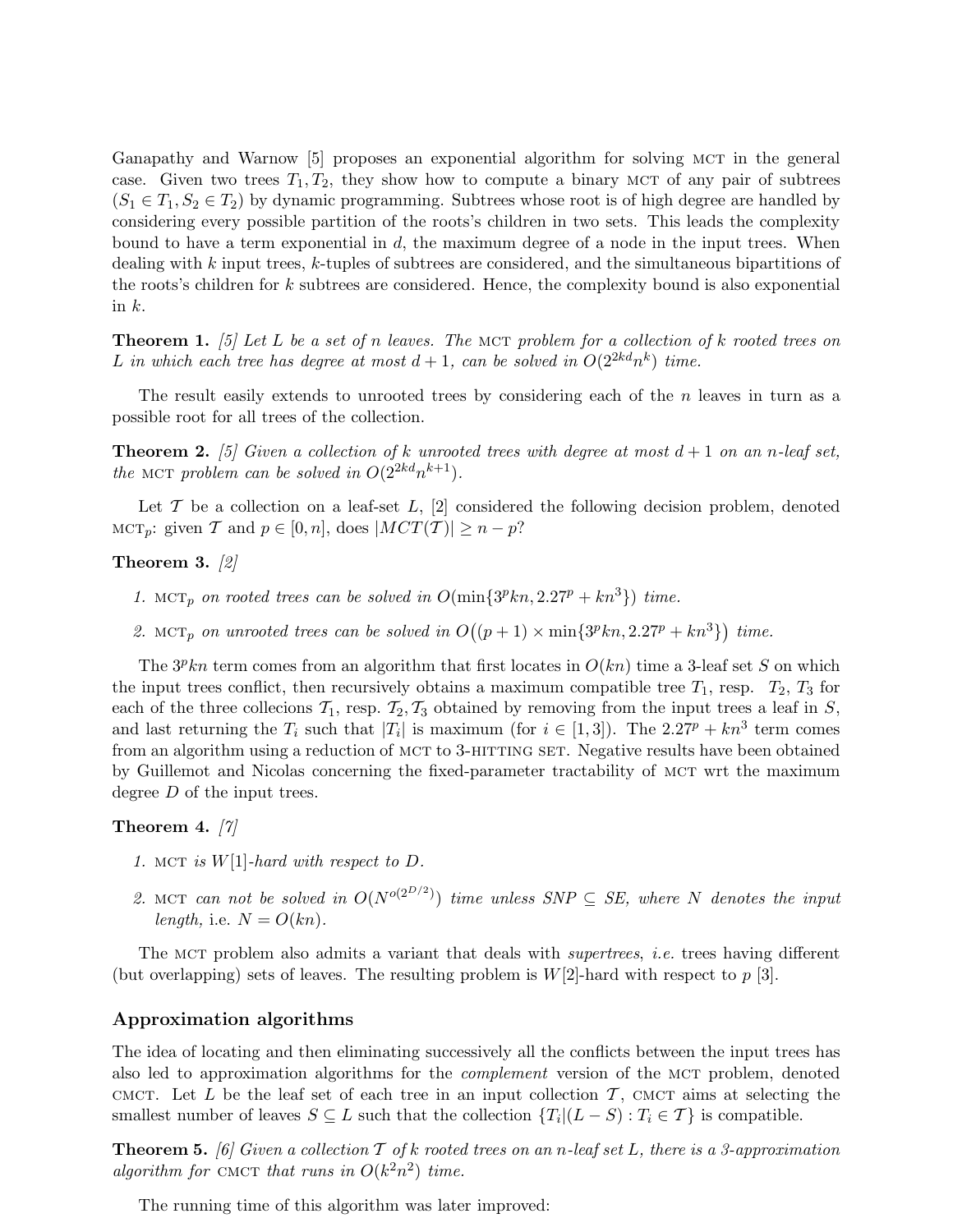**Theorem 6.** [1] There is an  $O(kn+n^2)$  time 3-approximation algorithm for CMCT on a collection of k rooted trees with n leaves.

Note also that working on rooted or unrooted trees does not change the achievable approximation threshold for CMCT  $[1]$ .

## 3 APPLICATIONS

In bioinformatics, the MCT problem (and similarly MAST) is used to reach different practical goals. The first motivation is to measure the similarity of a set of trees. These trees can represent RNA secondary structures [10, 11] or estimates of a phylogeny inferred from different datasets composed of molecular sequences (e.g. genes) [13]. The gap between the size of a maximum compatible tree and the number of input leaves indicates the degree of disimilarity of the input trees. Concerning the phylogenetic applications, quite often some edges of the trees inferred from the datasets have been collapsed due to unsufficient statistical support, resulting in some higher-degree nodes in the trees considered by mct. Each such node does not indicate a multi-speciation event but rather the uncertainty with respect to the branching pattern to be chosen for its child subtrees. In such a situation, the mct problem is to be preferred to mast, as it correctly handles high degree nodes, enabling them to be resolved according to branching information present in other input trees. As a result, more leaves are conserved in the output tree, hence a larger degree of similarity is detected between the input trees. Note also that a low similarity value between the input trees can be due to horizontal gene transfers. When these events are not too numerous, identifying species subject to such effects is done by first suspecting leaves discarded from a maximum compatible tree.

The shape of a maximum compatible tree, *i.e.* not just its size, also has an application in systematic biology to obtain a consensus of a set of phylogenies that are optimal for some tree-building criterion. For instance, the maximum parsimony and maximum likelihood criteria can provide several dozens (sometimes hundreds) of optimal or near-optimal trees. In practice, these trees are first grouped into islands of neighbouring trees, and a consensus tree is obtained for each island by resorting to a classical consensus tree method, e.g. the majority-rule or strict consensus. The trees representing the islands form a collection of which a consensus is then sought. However, consensus methods keeping all input leaves tend to create trees that lack of resolution. An alternative approach lies in proposing a representative tree that contains a largest possible subset of leaves on the position of which the trees of the collection agree. Again, MCT is more suited than MAST as the input trees can contain some high-degree nodes, with the same meaning as discussed above.

### 4 OPEN PROBLEMS

A direction for future work would be to examine the variant of MCT where some leaves are imposed in the output tree. This question arises when a biologist wants to ensure that the species central to his study are contained in the output tree. For MAST on two trees, this constrained variant of the problem was shown in a natural way to be of the same complexity as the regular version [4]. For mct however, such a constraint can lead to several optimization problems that need to be sorted out. Another important work to be done is a set of experiments to measure the range of parameters for which the algorithms proposed to solve or approximate MCT are useful.

# 5 URL to CODE

A beta-version of a Perl program can be asked to the author of this entry.